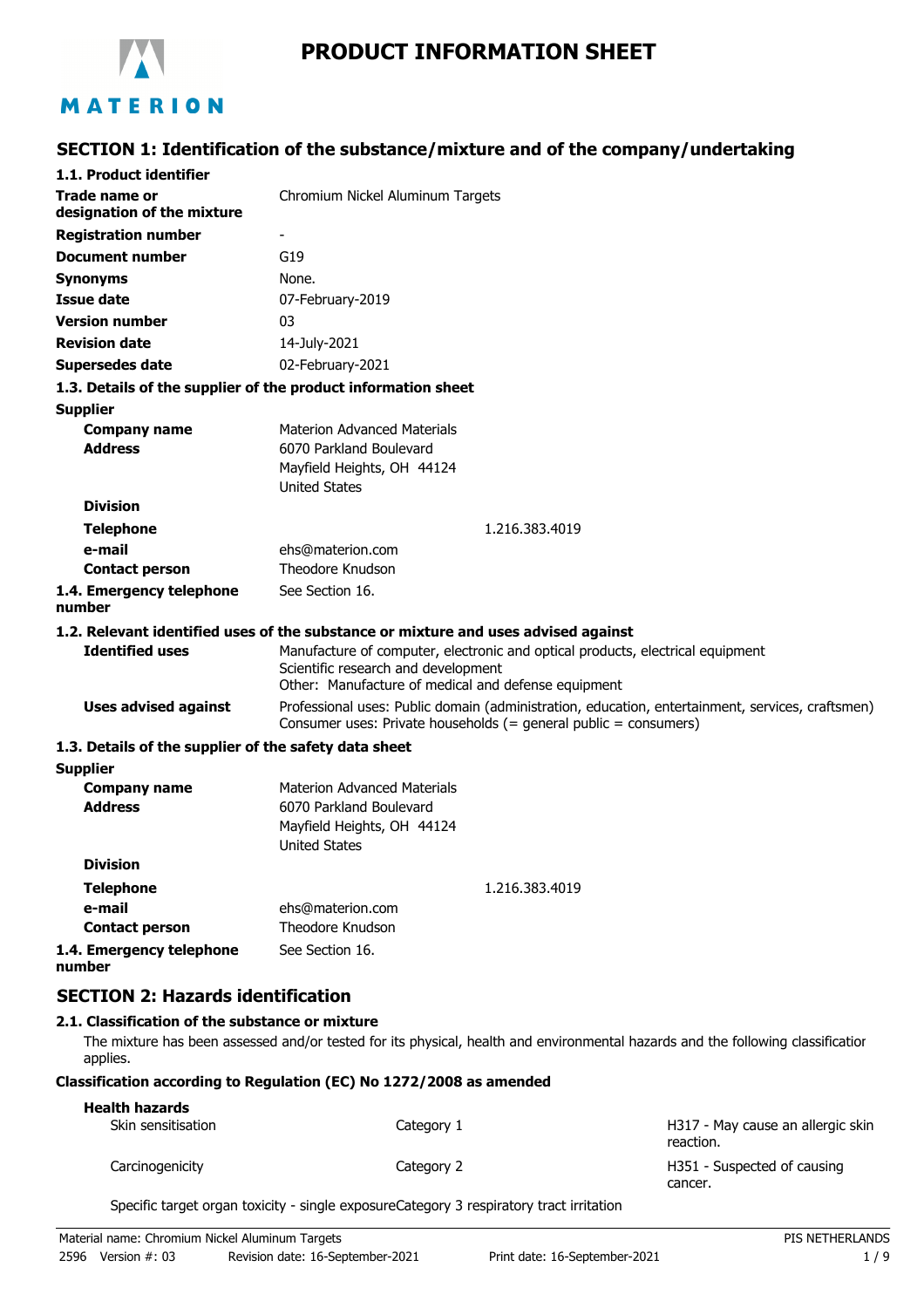H372 - Causes damage to organs through prolonged or repeated exposure.

Hazard summary **May cause an allergic skin reaction.** Suspected of causing cancer. Causes damage to organs through prolonged or repeated exposure.

### **2.2. Label elements**

### **Label according to Regulation (EC) No. 1272/2008 as amended**

**Contains:** Aluminium, Chromium, NICKEL POWDER; [PARTICLE DIAMETER < 1MM] **Hazard pictograms**



| Signal word |  |
|-------------|--|
|-------------|--|

**Danger** 

| H317 | May cause an allergic skin reaction.                            |
|------|-----------------------------------------------------------------|
| H351 | Suspected of causing cancer.                                    |
| H372 | Causes damage to organs through prolonged or repeated exposure. |

#### **Precautionary statements**

**Hazard statements**

| <b>Prevention</b>                 |                                                                                                     |
|-----------------------------------|-----------------------------------------------------------------------------------------------------|
| P <sub>201</sub>                  | Obtain special instructions before use.                                                             |
| P <sub>202</sub>                  | Do not handle until all safety precautions have been read and understood.                           |
| P <sub>260</sub>                  | Do not breathe dust/fume/gas/mist/vapours/spray.                                                    |
| P <sub>264</sub>                  | Wash thoroughly after handling.                                                                     |
| P <sub>270</sub>                  | Do not eat, drink or smoke when using this product.                                                 |
| P272                              | Contaminated work clothing should not be allowed out of the workplace.                              |
| P <sub>280</sub>                  | Wear protective gloves/protective clothing/eye protection/face protection.                          |
| <b>Response</b>                   |                                                                                                     |
| $P302 + P350$                     | If on skin: Wash with plenty of water.                                                              |
| $P308 + P313$                     | If exposed or concerned: Get medical advice/attention.                                              |
| $P333 + P313$                     | If skin irritation or rash occurs: Get medical advice/attention.                                    |
| P363                              | Wash contaminated clothing before reuse.                                                            |
| <b>Storage</b>                    |                                                                                                     |
| P405                              | Store locked up.                                                                                    |
| <b>Disposal</b>                   |                                                                                                     |
| P501                              | Dispose of contents/container in accordance with local/regional/national/international regulations. |
| Supplemental label<br>information | For further information, please contact the Product Stewardship Department at $+1.216.383.4019$ .   |
| 2.3. Other hazards                | Not a PBT or vPvB substance or mixture.                                                             |

### **SECTION 3: Composition/information on ingredients**

### **3.2. Mixtures**

### **General information**

| <b>Chemical name</b>                       | $\frac{0}{0}$                         | No.                          | CAS-No. / EC REACH Registration No. Index No.                                       |              | <b>Notes</b> |
|--------------------------------------------|---------------------------------------|------------------------------|-------------------------------------------------------------------------------------|--------------|--------------|
| Aluminium                                  | $58 - 90$                             | 7429-90-5<br>231-072-3       | 01-2119529243-45-0056                                                               | 013-002-00-1 |              |
| <b>Classification: -</b>                   |                                       |                              |                                                                                     |              |              |
| Chromium                                   | $5 - 30$                              | 7440-47-3<br>231-157-5       |                                                                                     |              | #            |
|                                            | <b>Classification: STOT RE 1;H372</b> |                              |                                                                                     |              |              |
| NICKEL POWDER; [PARTICLE<br>DIAMETER < 1MM | $5 - 12$                              | 7440-02-0<br>$231 - 111 - 4$ | 01-2119438727-29-0049                                                               | 028-002-00-7 |              |
|                                            |                                       |                              | Classification: Skin Sens. 1; H317, STOT SE 3; H335, Carc. 2; H351, STOT RE 2; H373 |              | 7,S          |

### **SECTION 4: First aid measures**

**General information** If exposed or concerned: get medical attention/advice.

### **4.1. Description of first aid measures**

**Inhalation** Move to fresh air. Call a physician if symptoms develop or persist.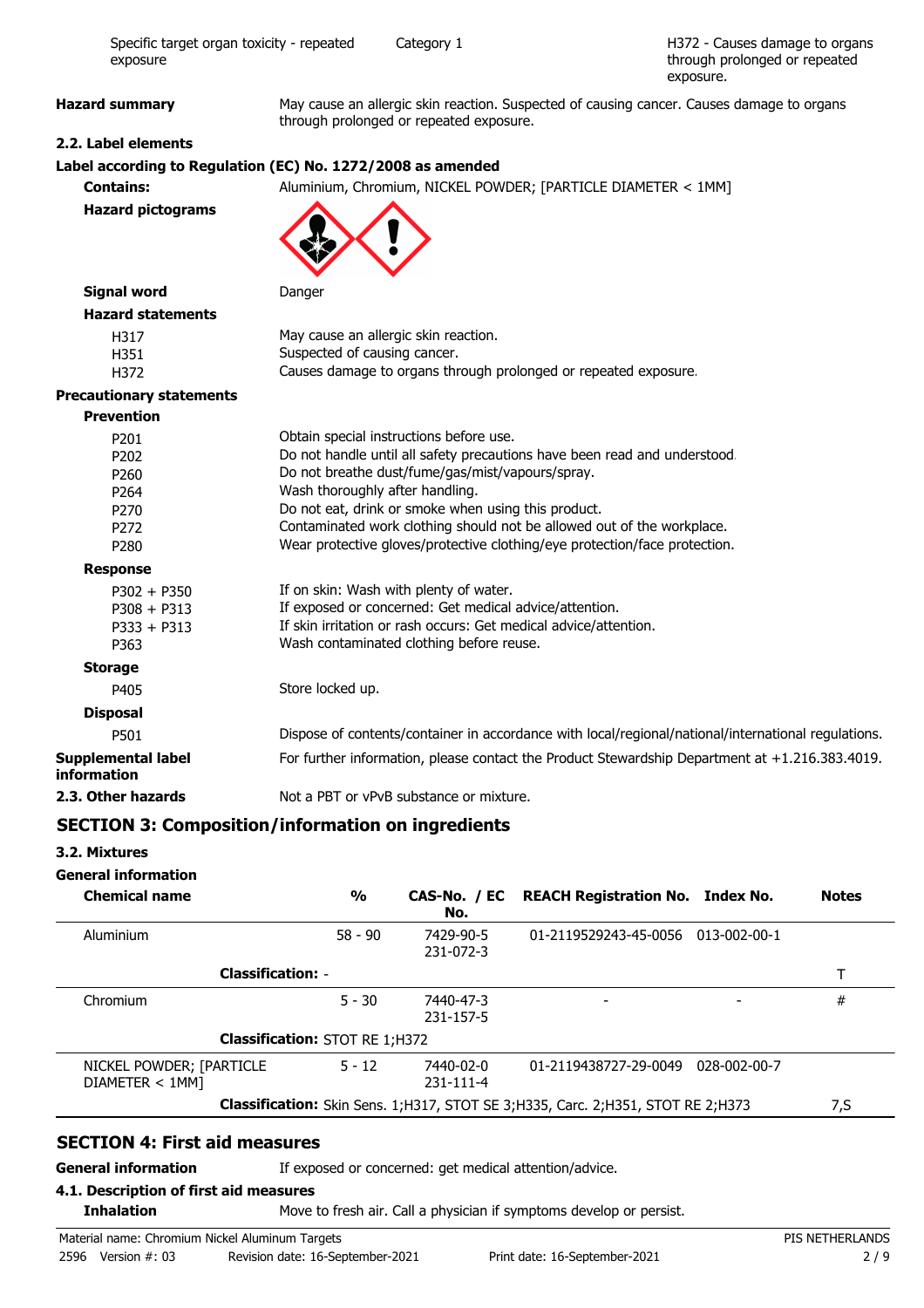| <b>Skin contact</b>                                                                        | Wash off with soap and water. Get medical attention if irritation develops and persists.                                  |
|--------------------------------------------------------------------------------------------|---------------------------------------------------------------------------------------------------------------------------|
| Eye contact                                                                                | Rinse with water. If eye irritation persists: Get medical advice/attention.                                               |
| <b>Ingestion</b>                                                                           | Rinse mouth. Get medical attention if symptoms occur.                                                                     |
| 4.2. Most important<br>symptoms and effects, both<br>acute and delayed                     | May cause an allergic skin reaction. Prolonged exposure may cause chronic effects.                                        |
| 4.3. Indication of any<br>immediate medical attention<br>and special treatment<br>needed   | Provide general supportive measures and treat symptomatically. Keep victim under observation.<br>Symptoms may be delayed. |
| <b>SECTION 5: Firefighting measures</b>                                                    |                                                                                                                           |
| <b>General fire hazards</b>                                                                | No unusual fire or explosion hazards noted.                                                                               |
| 5.1. Extinguishing media<br>Suitable extinguishing<br>media                                | Powder. Dry sand. Water Spray or Fog                                                                                      |
| Unsuitable extinguishing<br>media                                                          | Carbon dioxide (CO2).                                                                                                     |
| 5.2. Special hazards arising<br>from the substance or<br>mixture                           | No unusual fire or explosion hazards noted.                                                                               |
| 5.3. Advice for firefighters<br><b>Special protective</b><br>equipment for<br>firefighters | Wear suitable protective equipment.                                                                                       |
| <b>Special firefighting</b><br>procedures                                                  | Move containers from fire area if you can do so without risk.                                                             |
| <b>Specific methods</b>                                                                    | Use standard firefighting procedures and consider the hazards of other involved materials.                                |

### **SECTION 6: Accidental release measures**

### **6.1. Personal precautions, protective equipment and emergency procedures**

| Keep unnecessary personnel away. Wear appropriate protective equipment and clothing during<br>clean-up. For personal protection, see section 8 of the SDS. |
|------------------------------------------------------------------------------------------------------------------------------------------------------------|
| Keep unnecessary personnel away. Use personal protection recommended in Section 8 of the SDS.                                                              |
| Avoid discharge into drains, water courses or onto the ground.                                                                                             |
| Stop the flow of material, if this is without risk.                                                                                                        |
| For personal protection, see section 8. For waste disposal, see section 13.                                                                                |
|                                                                                                                                                            |

### **SECTION 7: Handling and storage**

| 7.1. Precautions for safe<br>handling                                   | Obtain special instructions before use. Do not handle until all safety precautions have been read<br>and understood. Avoid breathing dust/fume/gas/mist/vapours/spray. Wear appropriate personal<br>protective equipment. Wash hands thoroughly after handling. |
|-------------------------------------------------------------------------|-----------------------------------------------------------------------------------------------------------------------------------------------------------------------------------------------------------------------------------------------------------------|
| 7.2. Conditions for safe<br>storage, including any<br>incompatibilities | Store locked up. Store away from incompatible materials (see Section 10 of the SDS).                                                                                                                                                                            |
| 7.3. Specific end use(s)                                                | Not available.                                                                                                                                                                                                                                                  |

### **SECTION 8: Exposure controls/personal protection**

|  | 8.1. Control parameters |
|--|-------------------------|
|--|-------------------------|

### **Occupational exposure limits**

| <b>Netherlands. OELs (binding)</b> |      |                                                                                                     |
|------------------------------------|------|-----------------------------------------------------------------------------------------------------|
| <b>Components</b>                  | Type | <b>Value</b>                                                                                        |
| Chromium (CAS 7440-47-3)           | TWA  | $0.5 \text{ mg/m}$                                                                                  |
| 2017/164/EU                        |      | EU. Indicative Exposure Limit Values in Directives 91/322/EEC, 2000/39/EC, 2006/15/EC, 2009/161/EU, |
|                                    |      |                                                                                                     |
| <b>Components</b>                  | Type | <b>Value</b>                                                                                        |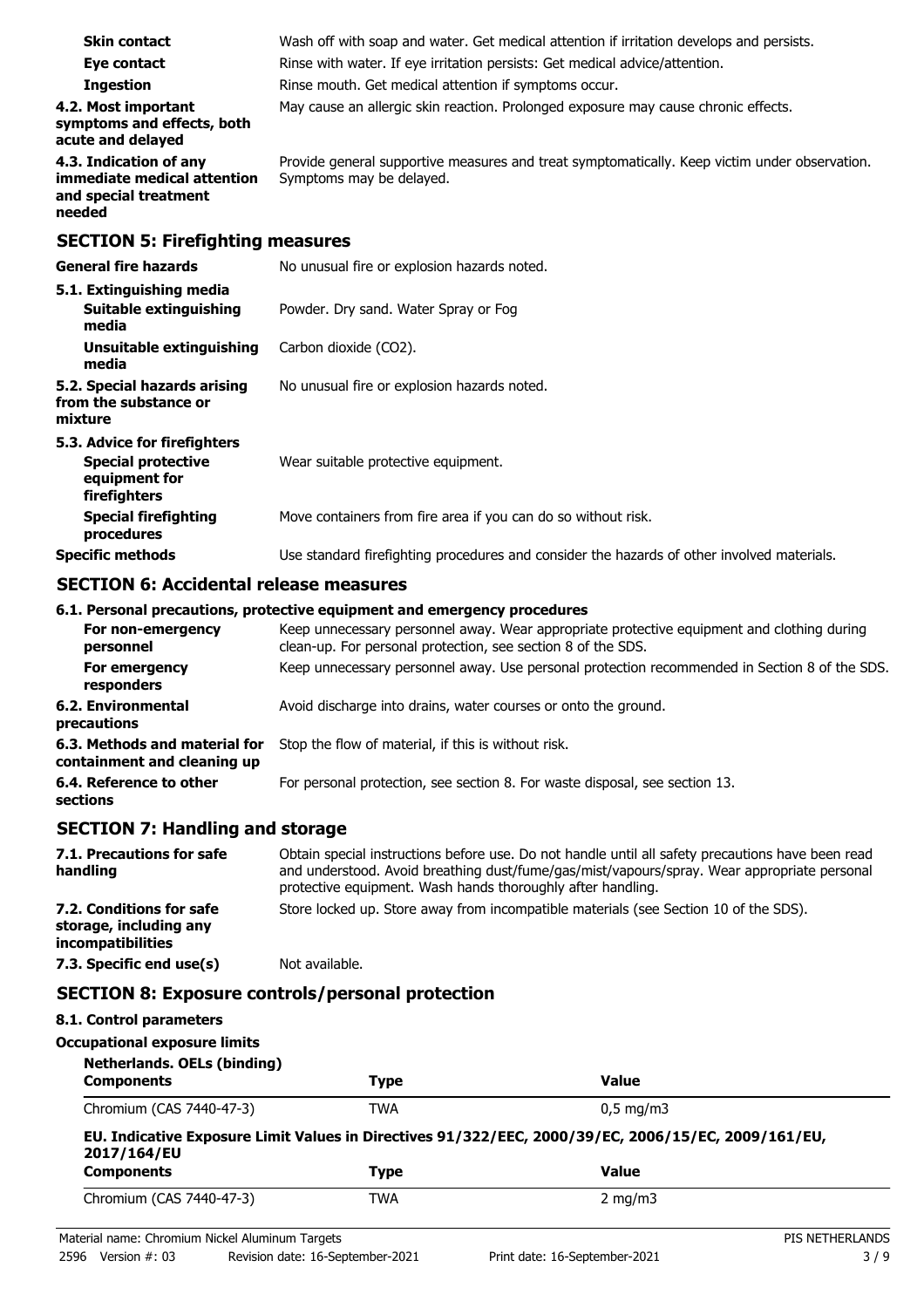| <b>Biological limit values</b>                       | No biological exposure limits noted for the ingredient(s).                                                                                                                                                                                                                                                                                                         |
|------------------------------------------------------|--------------------------------------------------------------------------------------------------------------------------------------------------------------------------------------------------------------------------------------------------------------------------------------------------------------------------------------------------------------------|
| <b>Recommended monitoring</b><br>procedures          | Follow standard monitoring procedures.                                                                                                                                                                                                                                                                                                                             |
| Derived no effect levels<br>(DNELs)                  | Not available.                                                                                                                                                                                                                                                                                                                                                     |
| <b>Predicted no effect</b><br>concentrations (PNECs) | Not available.                                                                                                                                                                                                                                                                                                                                                     |
| 8.2. Exposure controls                               |                                                                                                                                                                                                                                                                                                                                                                    |
| <b>Appropriate engineering</b><br>controls           | Good general ventilation should be used. Ventilation rates should be matched to conditions. If<br>applicable, use process enclosures, local exhaust ventilation, or other engineering controls to<br>maintain airborne levels below recommended exposure limits. If exposure limits have not been<br>established, maintain airborne levels to an acceptable level. |
|                                                      | Individual protection measures, such as personal protective equipment                                                                                                                                                                                                                                                                                              |
| <b>General information</b>                           | Use personal protective equipment as required.                                                                                                                                                                                                                                                                                                                     |
| <b>Eye/face protection</b>                           | If contact is likely, safety glasses with side shields are recommended.                                                                                                                                                                                                                                                                                            |
| <b>Skin protection</b>                               |                                                                                                                                                                                                                                                                                                                                                                    |
| - Hand protection                                    | Wear gloves to prevent metal cuts and skin abrasions during handling.                                                                                                                                                                                                                                                                                              |
| - Other                                              | Use personal protective equipment as required.                                                                                                                                                                                                                                                                                                                     |
| <b>Respiratory protection</b>                        | In case of inadequate ventilation, use respiratory protection.                                                                                                                                                                                                                                                                                                     |
| <b>Thermal hazards</b>                               | Wear appropriate thermal protective clothing, when necessary.                                                                                                                                                                                                                                                                                                      |
| <b>Hygiene measures</b>                              | Observe any medical surveillance requirements. Contaminated work clothing should not be allowed<br>out of the workplace.                                                                                                                                                                                                                                           |
| <b>Environmental exposure</b><br>controls            | Good general ventilation should be used. Ventilation rates should be matched to conditions. If<br>applicable, use process enclosures, local exhaust ventilation, or other engineering controls to<br>maintain airborne levels below recommended exposure limits. If exposure limits have not been<br>established, maintain airborne levels to an acceptable level. |

### **SECTION 9: Physical and chemical properties**

### **9.1. Information on basic physical and chemical properties**

| <b>Appearance</b>                                  |                                               |
|----------------------------------------------------|-----------------------------------------------|
| <b>Physical state</b>                              | Solid.                                        |
| Form                                               | Solid.                                        |
| Colour                                             | Grey metallic.                                |
| Odour                                              | None.                                         |
| <b>Odour threshold</b>                             | Not applicable.                               |
| рH                                                 | Not applicable.                               |
| <b>Melting point/freezing point</b>                | 1345 °C (2453 °F) estimated / Not applicable. |
| <b>Initial boiling point and</b><br>boiling range  | Not applicable.                               |
| <b>Flash point</b>                                 | Not applicable.                               |
| <b>Evaporation rate</b>                            | Not applicable.                               |
| Flammability (solid, gas)                          | None known.                                   |
| Upper/lower flammability or explosive limits       |                                               |
| <b>Explosive limit - lower (</b><br>%)             | Not applicable.                               |
| <b>Explosive limit - lower (</b><br>%) temperature | Not applicable.                               |
| <b>Explosive limit – upper</b><br>(9/0)            | Not applicable.                               |
| <b>Explosive limit - upper (</b><br>%) temperature | Not applicable.                               |
| Vapour pressure                                    | Not applicable.                               |
| <b>Vapour density</b>                              | Not applicable.                               |
| <b>Relative density</b>                            | Not applicable.                               |
| Solubility(ies)                                    |                                               |
| Solubility (water)                                 | Insoluble.                                    |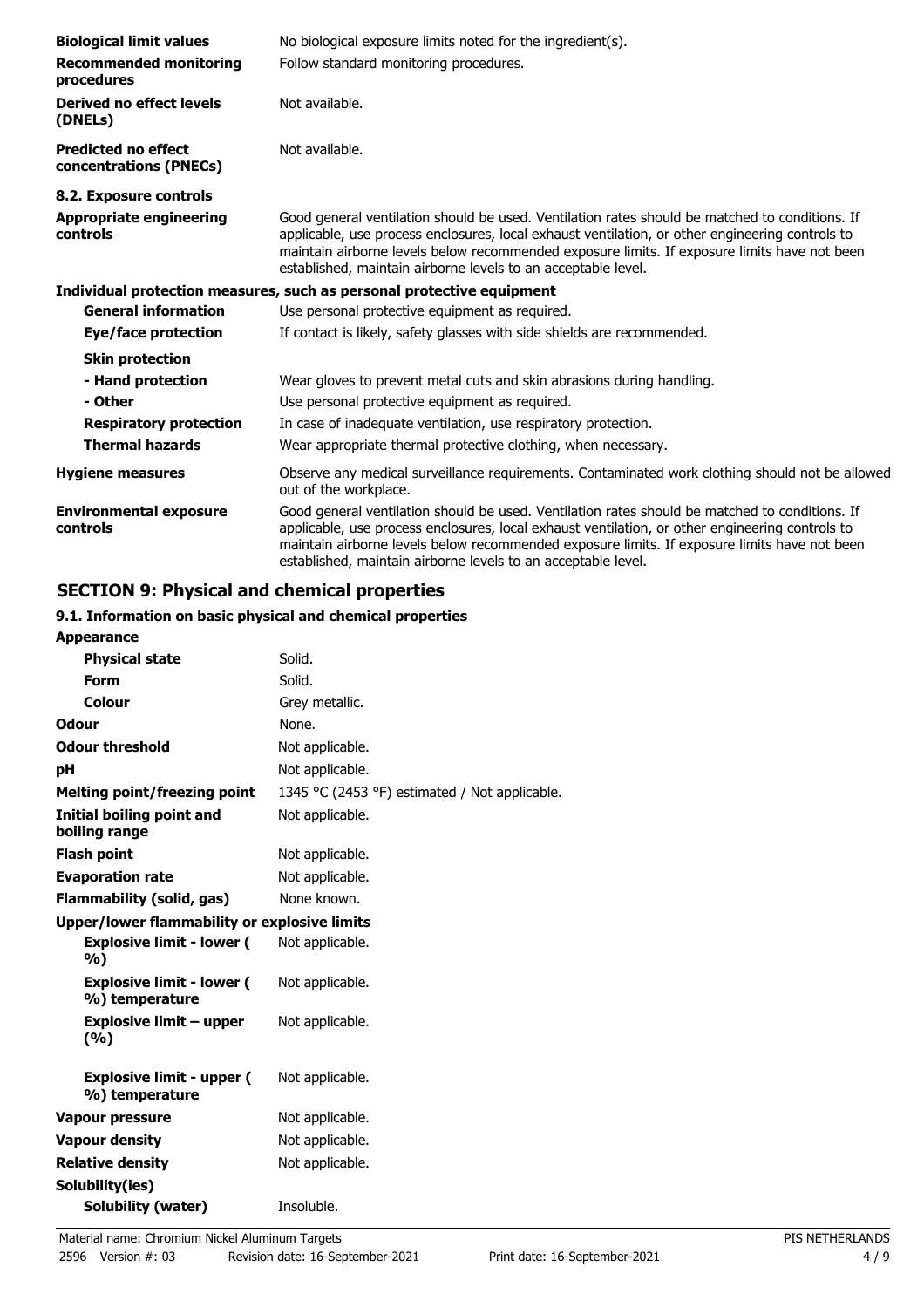| <b>Partition coefficient</b><br>(n-octanol/water) | Not applicable.<br>Not applicable. |
|---------------------------------------------------|------------------------------------|
| <b>Auto-ignition temperature</b>                  | Not applicable.                    |
| <b>Decomposition temperature</b>                  | Not applicable.                    |
| Viscosity                                         | Not applicable.                    |
| <b>Explosive properties</b>                       | Not explosive.                     |
| <b>Oxidising properties</b>                       | Not oxidising.                     |
| 9.2. Other information                            |                                    |
| Density                                           | 7,30 - 8,50 g/cm3                  |
| <b>Surface tension</b>                            | Not applicable.                    |
|                                                   |                                    |

### **SECTION 10: Stability and reactivity**

| 10.1. Reactivity                            | The product is stable and non-reactive under normal conditions of use, storage and transport |
|---------------------------------------------|----------------------------------------------------------------------------------------------|
| 10.2. Chemical stability                    | Material is stable under normal conditions.                                                  |
| 10.3. Possibility of hazardous<br>reactions | No dangerous reaction known under conditions of normal use.                                  |
| 10.4. Conditions to avoid                   | Contact with incompatible materials.                                                         |
| 10.5. Incompatible materials                | Strong acids. Strong oxidising agents.                                                       |
| 10.6. Hazardous<br>decomposition products   | No hazardous decomposition products are known.                                               |

### **SECTION 11: Toxicological information**

| <b>SECTION 11: Toxicological information</b>                                            |                                                                                                                        |                                                                                            |  |
|-----------------------------------------------------------------------------------------|------------------------------------------------------------------------------------------------------------------------|--------------------------------------------------------------------------------------------|--|
| <b>General information</b>                                                              | Occupational exposure to the substance or mixture may cause adverse effects.                                           |                                                                                            |  |
| <b>Information on likely routes of exposure</b>                                         |                                                                                                                        |                                                                                            |  |
| <b>Inhalation</b>                                                                       | Prolonged inhalation may be harmful.                                                                                   |                                                                                            |  |
| <b>Skin contact</b>                                                                     | May cause an allergic skin reaction.                                                                                   |                                                                                            |  |
| Eye contact                                                                             | Direct contact with eyes may cause temporary irritation.                                                               |                                                                                            |  |
| <b>Ingestion</b>                                                                        | May cause discomfort if swallowed. However, ingestion is not likely to be a primary route of<br>occupational exposure. |                                                                                            |  |
| <b>Symptoms</b>                                                                         | May cause an allergic skin reaction.                                                                                   |                                                                                            |  |
| 11.1. Information on toxicological effects                                              |                                                                                                                        |                                                                                            |  |
| <b>Acute toxicity</b>                                                                   | None known.                                                                                                            |                                                                                            |  |
| <b>Skin corrosion/irritation</b>                                                        | Not likely, due to the form of the product.                                                                            |                                                                                            |  |
| Serious eye damage/eye<br>irritation                                                    | Not likely, due to the form of the product.                                                                            |                                                                                            |  |
| <b>Respiratory sensitisation</b>                                                        | Not a respiratory sensitizer.                                                                                          |                                                                                            |  |
| <b>Skin sensitisation</b>                                                               | May cause an allergic skin reaction.                                                                                   |                                                                                            |  |
| <b>Germ cell mutagenicity</b>                                                           | Not classified.                                                                                                        |                                                                                            |  |
| Carcinogenicity                                                                         | Suspected of causing cancer.                                                                                           |                                                                                            |  |
|                                                                                         | <b>IARC Monographs. Overall Evaluation of Carcinogenicity</b>                                                          |                                                                                            |  |
| Chromium (CAS 7440-47-3)<br>NICKEL POWDER; [PARTICLE DIAMETER < 1MM]<br>(CAS 7440-02-0) |                                                                                                                        | 3 Not classifiable as to carcinogenicity to humans.<br>2B Possibly carcinogenic to humans. |  |
| <b>Reproductive toxicity</b>                                                            | Not classified.                                                                                                        |                                                                                            |  |
| <b>Specific target organ toxicity</b><br>- single exposure                              | Not classified.                                                                                                        |                                                                                            |  |
| Specific target organ toxicity                                                          |                                                                                                                        | Causes damage to organs through prolonged or repeated exposure.                            |  |

**Other information** Not available.

**SECTION 12: Ecological information**

**Aspiration hazard** Not an aspiration hazard. **Mixture versus substance** No information available.

**12.1. Toxicity** The product is not classified as environmentally hazardous.

**- repeated exposure**

**information**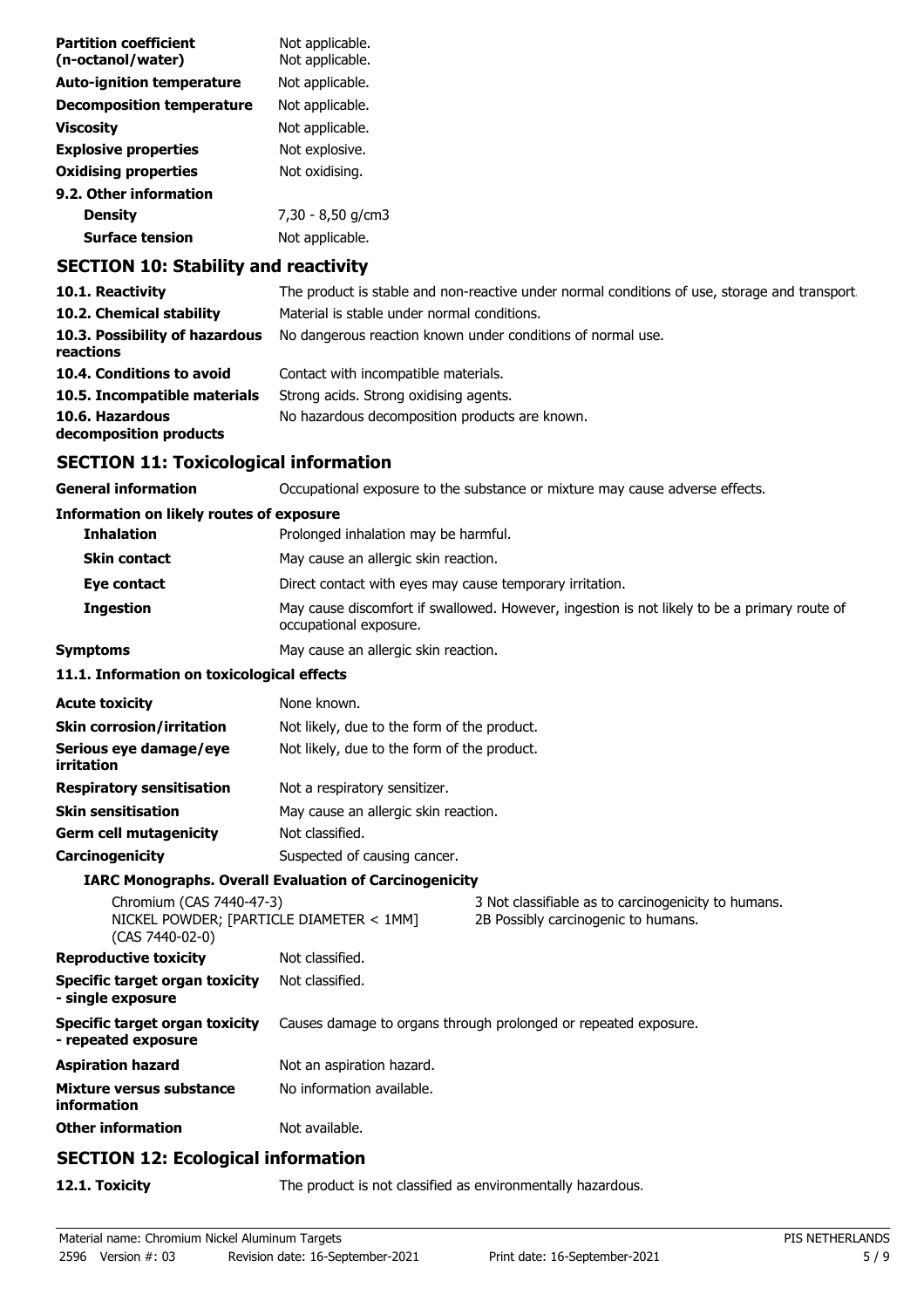| <b>Product</b>                                            |                    | <b>Species</b>                                                                                                                                                                             | <b>Test Results</b>             |
|-----------------------------------------------------------|--------------------|--------------------------------------------------------------------------------------------------------------------------------------------------------------------------------------------|---------------------------------|
| Chromium Nickel Aluminum Targets                          |                    |                                                                                                                                                                                            |                                 |
| <b>Aquatic</b>                                            |                    |                                                                                                                                                                                            |                                 |
| Acute                                                     |                    |                                                                                                                                                                                            |                                 |
| Fish                                                      | LC50               | Fish                                                                                                                                                                                       | 0,3444 mg/l, 96 hours estimated |
| <b>Components</b>                                         |                    | <b>Species</b>                                                                                                                                                                             | <b>Test Results</b>             |
| NICKEL POWDER; [PARTICLE DIAMETER < 1MM] (CAS 7440-02-0)  |                    |                                                                                                                                                                                            |                                 |
| <b>Aquatic</b>                                            |                    |                                                                                                                                                                                            |                                 |
| Acute                                                     |                    |                                                                                                                                                                                            |                                 |
| Fish                                                      | <b>LC50</b>        | Rainbow trout, donaldson trout<br>(Oncorhynchus mykiss)                                                                                                                                    | $0,06$ mg/l, 4 days             |
| 12.2. Persistence and<br>degradability                    |                    | No data is available on the degradability of any ingredients in the mixture.                                                                                                               |                                 |
| 12.3. Bioaccumulative<br>potential                        | No data available. |                                                                                                                                                                                            |                                 |
| <b>Partition coefficient</b><br>n-octanol/water (log Kow) | Not applicable.    |                                                                                                                                                                                            |                                 |
| <b>Bioconcentration factor (BCF)</b>                      | Not available.     |                                                                                                                                                                                            |                                 |
| 12.4. Mobility in soil                                    | No data available. |                                                                                                                                                                                            |                                 |
| 12.5. Results of PBT and<br><b>vPvB</b> assessment        |                    | Not a PBT or vPvB substance or mixture.                                                                                                                                                    |                                 |
| 12.6. Other adverse effects                               |                    | No other adverse environmental effects (e.g. ozone depletion, photochemical ozone creation<br>potential, endocrine disruption, global warming potential) are expected from this component. |                                 |

### **SECTION 13: Disposal considerations**

### **13.1. Waste treatment methods**

| <b>Residual waste</b>                  | Dispose of in accordance with local regulations. Empty containers or liners may retain some product<br>residues. This material and its container must be disposed of in a safe manner (see: Disposal<br>instructions). |
|----------------------------------------|------------------------------------------------------------------------------------------------------------------------------------------------------------------------------------------------------------------------|
| <b>Contaminated packaging</b>          | Since emptied containers may retain product residue, follow label warnings even after container is<br>emptied. Empty containers should be taken to an approved waste handling site for recycling or<br>disposal.       |
| EU waste code                          | The Waste code should be assigned in discussion between the user, the producer and the waste<br>disposal company.                                                                                                      |
| <b>Disposal</b><br>methods/information | Collect and reclaim or dispose in sealed containers at licensed waste disposal site. Dispose of<br>contents/container in accordance with local/regional/national/international regulations.                            |
| <b>Special precautions</b>             | Dispose in accordance with all applicable regulations.                                                                                                                                                                 |

### **SECTION 14: Transport information**

| <b>ADR</b>                       |                                    |
|----------------------------------|------------------------------------|
| 14.1. UN number                  | UN3178                             |
| 14.2. UN proper shipping         | FLAMMABLE SOLID, INORGANIC, N.O.S. |
| name                             |                                    |
| 14.3. Transport hazard class(es) |                                    |
| <b>Class</b>                     | 4.1                                |
| Subsidiary risk                  |                                    |
| Label(s)                         | 4.1                                |
| Hazard No. (ADR)                 | 40                                 |
| <b>Tunnel restriction</b>        | F                                  |
| code                             |                                    |
| 14.4. Packing group              | ш                                  |
| 14.5. Environmental              | No.                                |
| hazards                          |                                    |
| 14.6. Special precautions        | Not available.                     |
| for user                         |                                    |
| <b>RID</b>                       |                                    |
| 14.1. UN number                  | UN3178                             |
| 14.2. UN proper shipping         | FLAMMABLE SOLID, INORGANIC, N.O.S. |
| name                             |                                    |
| 14.3. Transport hazard class(es) |                                    |
| <b>Class</b>                     | 4.1                                |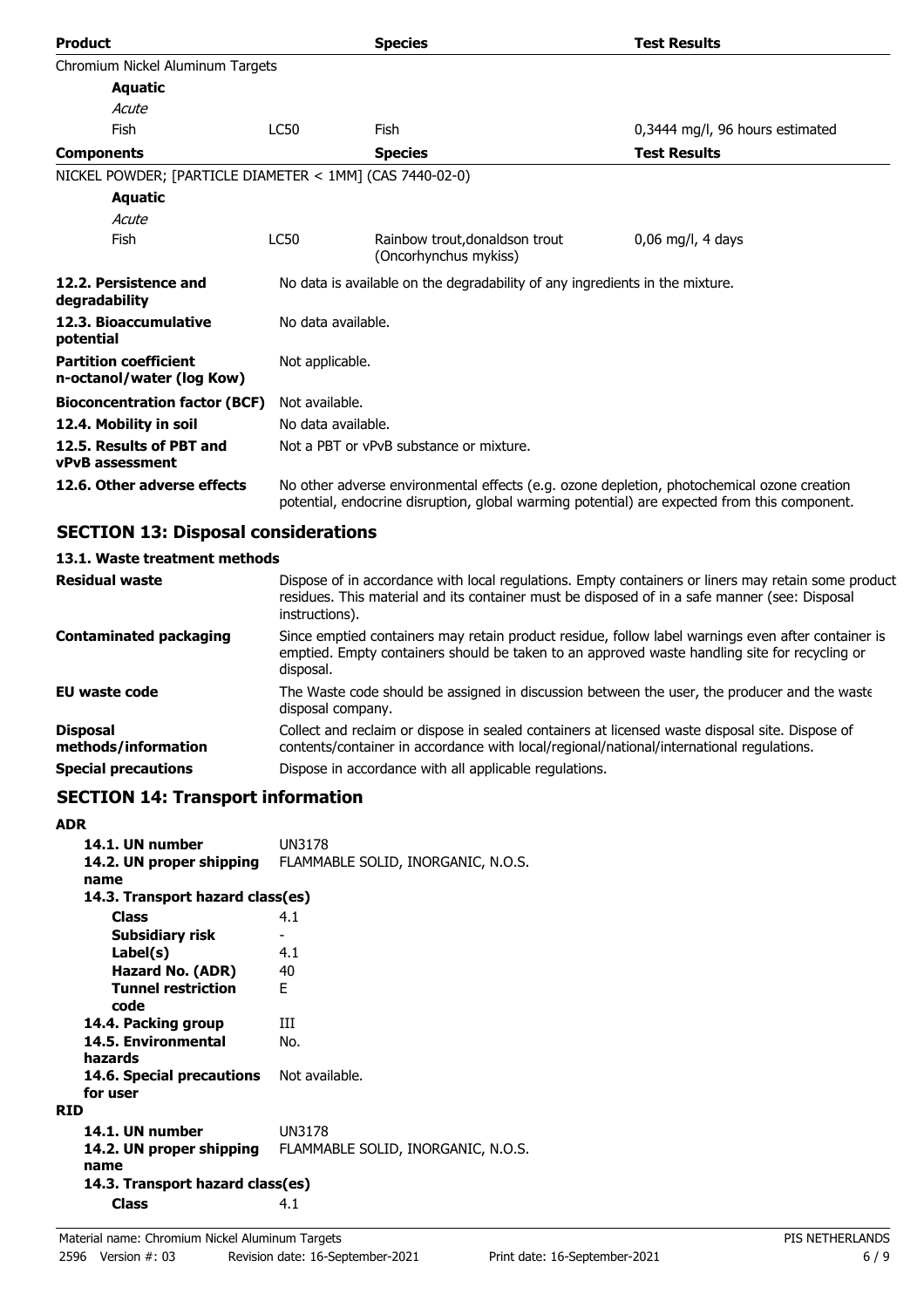**Subsidiary risk Label(s)** 4.1 **14.4. Packing group III 14.5. Environmental** No. **hazards 14.6. Special precautions** Read safety instructions, SDS and emergency procedures before handling. **for user ADN 14.1. UN number** UN3178<br>**14.2. UN proper shipping** FLAMMA **14.2. UN proper shipping** FLAMMABLE SOLID, INORGANIC, N.O.S. **name Class** 4.1 **14.3. Transport hazard class(es) Subsidiary risk Label(s)** 4.1 **14.4. Packing group III 14.5. Environmental** No. **hazards 14.6. Special precautions** Read safety instructions, SDS and emergency procedures before handling. **for user IATA 14.1. UN number** UN3178 **14.2. UN proper shipping** Flammable solid, inorganic, n.o.s. **name Class** 4.1 **14.3. Transport hazard class(es) Subsidiary risk** 14.4. Packing group **III 14.5. Environmental** No. **hazards ERG Code** 3L 14.6. Special precautions Not available. **for user Passenger and cargo** Allowed with restrictions. **aircraft Other information Cargo aircraft only** Allowed with restrictions. **IMDG 14.1. UN number** UN3178 **14.2. UN proper shipping** FLAMMABLE SOLID, INORGANIC, N.O.S. **name Class** 4.1 **14.3. Transport hazard class(es) Subsidiary risk 14.4. Packing group III Marine pollutant** No. **14.5. Environmental hazards EmS** F-A, S-G 14.6. Special precautions Not available. **for user**

### **ADN; ADR; IATA; IMDG; RID**



### **SECTION 15: Regulatory information**

**15.1. Safety, health and environmental regulations/legislation specific for the substance or mixture**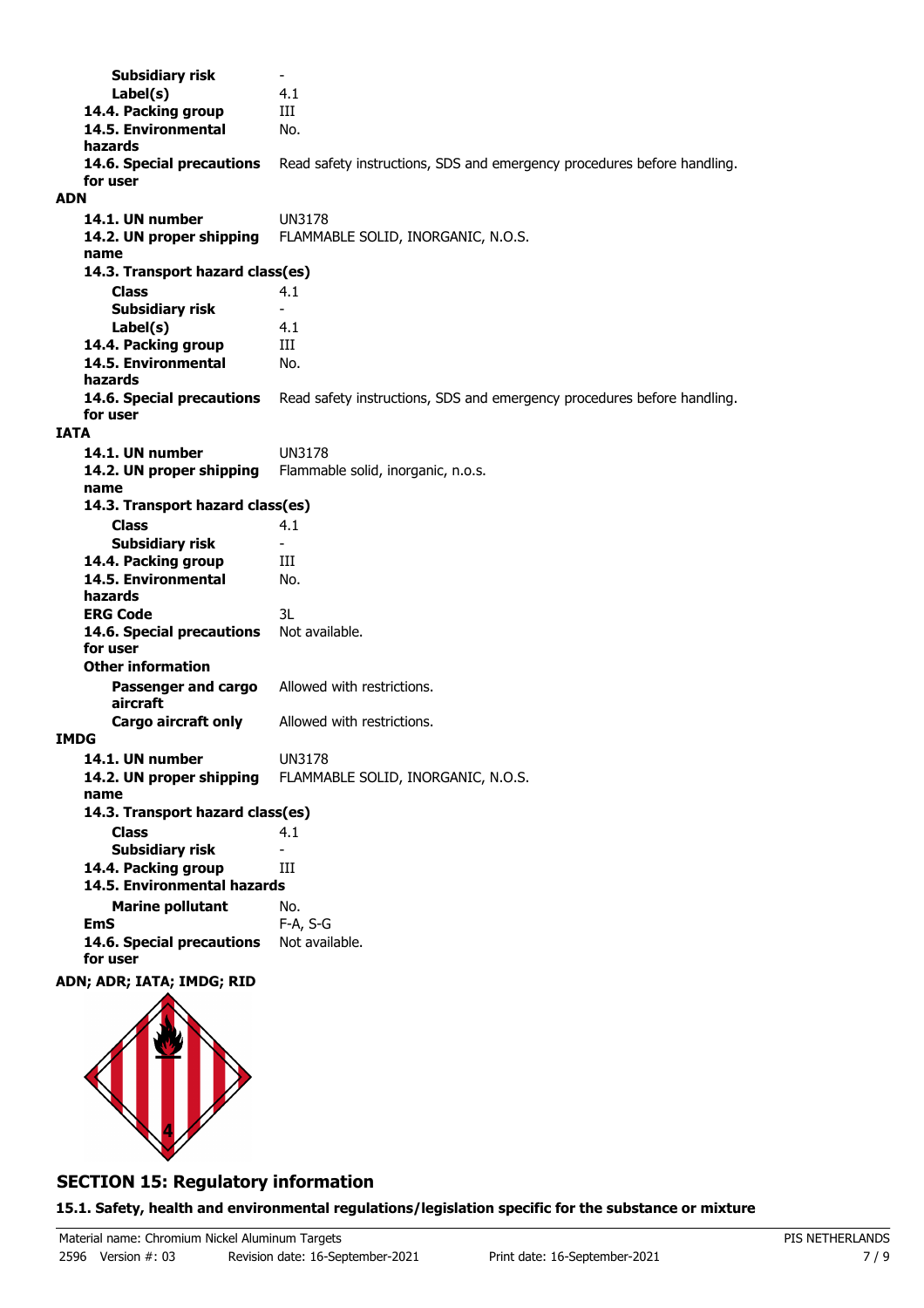#### **EU regulations**

**Regulation (EC) No. 1005/2009 on substances that deplete the ozone layer, Annex I and II, as amended** Not listed.

**Regulation (EU) 2019/1021 On persistent organic pollutants (recast), as amended**

#### Not listed.

**Regulation (EU) No. 649/2012 concerning the export and import of dangerous chemicals, Annex I, Part 1 as amended**

#### Not listed.

**Regulation (EU) No. 649/2012 concerning the export and import of dangerous chemicals, Annex I, Part 2 as amended**

#### Not listed.

**Regulation (EU) No. 649/2012 concerning the export and import of dangerous chemicals, Annex I, Part 3 as amended**

#### Not listed.

**Regulation (EU) No. 649/2012 concerning the export and import of dangerous chemicals, Annex V as amended** Not listed.

### **Regulation (EC) No. 166/2006 Annex II Pollutant Release and Transfer Registry, as amended**

```
Aluminium (CAS 7429-90-5)
```

```
Chromium (CAS 7440-47-3)
```

```
NICKEL POWDER; [PARTICLE DIAMETER < 1MM] (CAS 7440-02-0)
```
# **Regulation (EC) No. 1907/2006, REACH Article 59(10) Candidate List as currently published by ECHA**

Not listed.

### **Authorisations**

**Regulation (EC) No. 1907/2006, REACH Annex XIV Substances subject to authorization, as amended** Not listed.

### **Restrictions on use**

**Regulation (EC) No. 1907/2006, REACH Annex XVII Substances subject to restriction on marketing and use as amended**

NICKEL POWDER; [PARTICLE DIAMETER < 1MM] (CAS 7440-02-0)

### **Directive 2004/37/EC: on the protection of workers from the risks related to exposure to carcinogens and mutagens at work, as amended.**

Not listed.

### **Other EU regulations**

### **Directive 2012/18/EU on major accident hazards involving dangerous substances, as amended**

Aluminium (CAS 7429-90-5)

The product is classified and labelled in accordance with Regulation (EC) 1272/2008 (CLP Regulation) as amended. **Other regulations** According to Directive 92/85/EEC as amended, pregnant women should not work with the product, if there is the least risk of exposure. **National regulations**

> Young people under 18 years old are not allowed to work with this product according to EU Directive 94/33/EC on the protection of young people at work, as amended. Follow national regulation for work with chemical agents in accordance with Directive 98/24/EC, as amended.

### **Non-exhaustive list of substances toxic for reproduction**

Not listed.

**SZW list of carcinogenic substances**

Not listed.

**assessment**

### **SZW list of mutagenic substances**

Not listed.

**15.2. Chemical safety** No Chemical Safety Assessment has been carried out.

### **SECTION 16: Other information**

| <b>List of abbreviations</b>                                                           | Not available.                                                                                                                             |
|----------------------------------------------------------------------------------------|--------------------------------------------------------------------------------------------------------------------------------------------|
| <b>References</b>                                                                      | Not available.                                                                                                                             |
| <b>Information on evaluation</b><br>method leading to the<br>classification of mixture | The classification for health and environmental hazards is derived by a combination of calculatior<br>methods and test data, if available. |
| <b>Training information</b>                                                            | Follow training instructions when handling this material.                                                                                  |